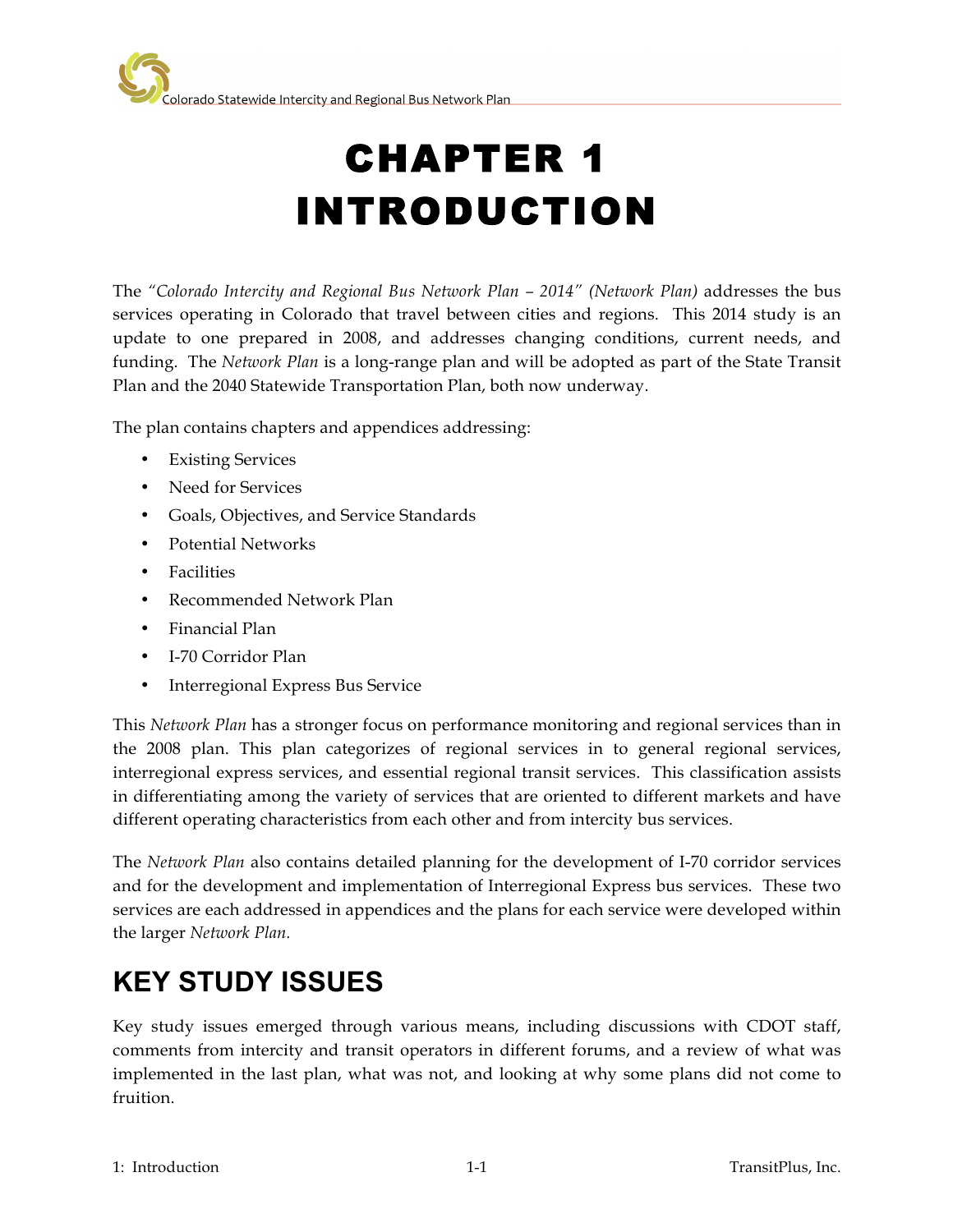- The need for an agency to take a lead role in connecting the local transit systems in Colorado emerged since the last plan was developed. Local agencies were not able to sustain the Front Range Express (FREX) commuter bus operating from Colorado Springs to Denver. It ceased operation despite solid ridership.
- The decision to use Colorado FASTER funds for operations provides opportunities and policy issues to consider.
	- o As part of this study, CDOT is developing a plan to implement interregional services to connect local transit systems and major activity centers. This will result in CDOT becoming a transit operator, a role that it has not had in the past.
	- o With this funding opportunity, decisions are needed on how best to allocate FASTER funds to support the network of services in Colorado, while still maintaining critical capital funds. This is a policy discussion that is occurring with a broad group of stakeholders based on information developed in the *Network Plan* and other Division of Transit and Rail activities.
- The need for regional services that are oriented to travel needs within Colorado was identified as a key issue. These are services that would enable residents to make a oneday trip to a major city for a variety of purposes, including accessing medical and governmental services, as well as accessing air travel.

### **STUDY OVERSIGHT AND PUBLIC INVOLVEMENT**

A Technical Advisory Committee (TAC) provided study guidance for the overall *Network Plan*. The TAC met five times over the course of the project, and assisted in identifying needs statements, providing perspective on how to address the identified needs, and reviewing work products to include goals and objectives and technical reports on existing conditions, demand, draft network plan, and policy recommendations. TAC participants and minutes are included as Appendix F.

The TAC was augmented by a Technical Advisory Group (TAG) for the I-70 Corridor Analysis, with most participants coming from the I-70 Corridor providers, in both public and private sectors. Similar to the TAC, the TAG provided overall guidance to the I-70 Corridor Analysis and service planning activities.

Finally, a subcommittee of the Transit and Rail Advisory Committee supported the development of Interregional Express bus service. This subcommittee included representatives of operators along the north and south I-25 corridors and the I-70 corridor and met throughout the study to address both policy and implementation aspects of developing Interregional Express bus services.

Public involvement activities were important to the results of the *Network* Plan and included: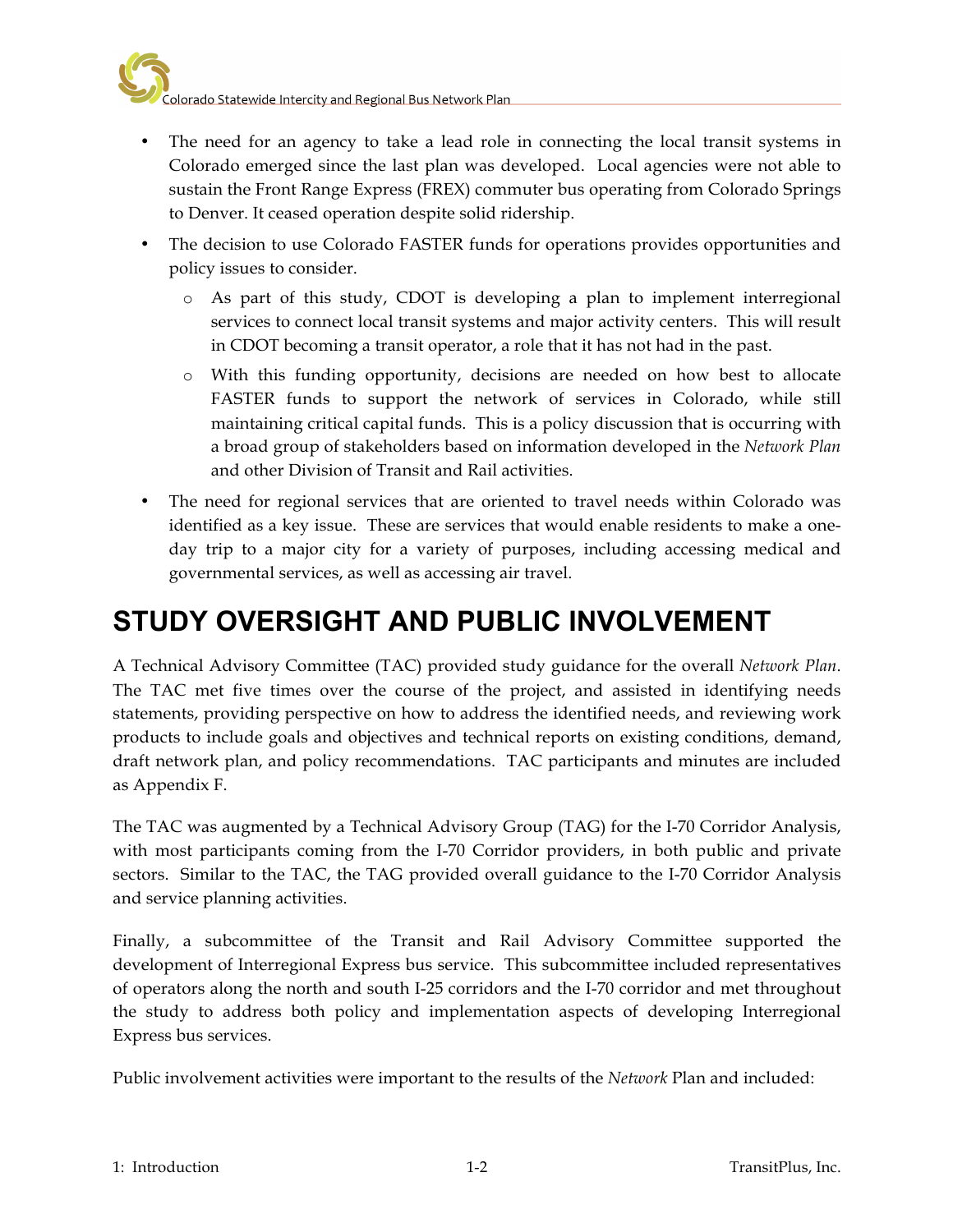- Meetings of both the TAC and TAG held at the CASTA conference in May of 2013 to obtain a broader awareness of the study among providers throughout Colorado.
- A survey of intercity providers was conducted to identify issues they might face. Providers served on the TAC and with conference call-in capability were able to participate regularly.
- Presentation of a compendium of regional and intercity services at meetings held throughout Colorado's rural planning regions as part of the development of Regional Coordinated Transit and Human Services Transportation Plans.

# **POLICY CONTEXT**

The major changes in the policy context for Colorado regional and intercity services have occurred in the state program. The policy context for intercity bus services is detailed in Appendix D of this plan, describing the Federal and State regulatory environment and historical development of current intercity bus policies. The creation of a new Division of Transit and Rail within the Colorado Department of Transportation with significantly broader powers, combined with availability of state FASTER funding that can be used for regional or interregional services, creates a different environment for consideration of transit needs for regional or intercity connections. Although limited, the state funding can be used to operate or contract for services, and the state has the authority to set fares and schedules for such services.

Changes in federal policy regarding intercity bus have been more limited. MAP-21 included statutory authority for the in-kind match program that has been used successfully by Colorado to build a network of rural intercity services without having to use local or state funds for operating match, so CDOT can be secure that administrative directives at the Federal Transit Administration (FTA) will not eliminate the ability to continue the program using the same tools. MAP-21 also removed the language limiting the value of in-kind match to 50% of the fully-allocated cost of the unsubsidized service, however FTA's proposed circular implementing MAP-21 retains the 50% limit on the value of the in-kind match. Currently Colorado's Section 5311(f) program is not constrained by this limit, but it could potentially be limited at some point if it did not have enough unsubsidized connecting service. The end of the Section 3038 accessibility program has little direct impact on the state, because it provided funding directly from FTA to the private carriers, and only for accessibility equipment and training.

The policies of the carriers have also not changed significantly, though there is increased competitive pressure on the traditional "legacy" intercity bus carriers such as Greyhound from firms that offer "curbside" services. This could have an impact in the future if the state is called upon to provide more funding to serve smaller points that have been eliminated, or if Greyhound is forced to reduce its services, resulting in fewer in-kind miles for match. The curbside operators do have different operating policies, generally not interlining or connecting with other carriers, and generally not participating in the programs such as Section 5311(f).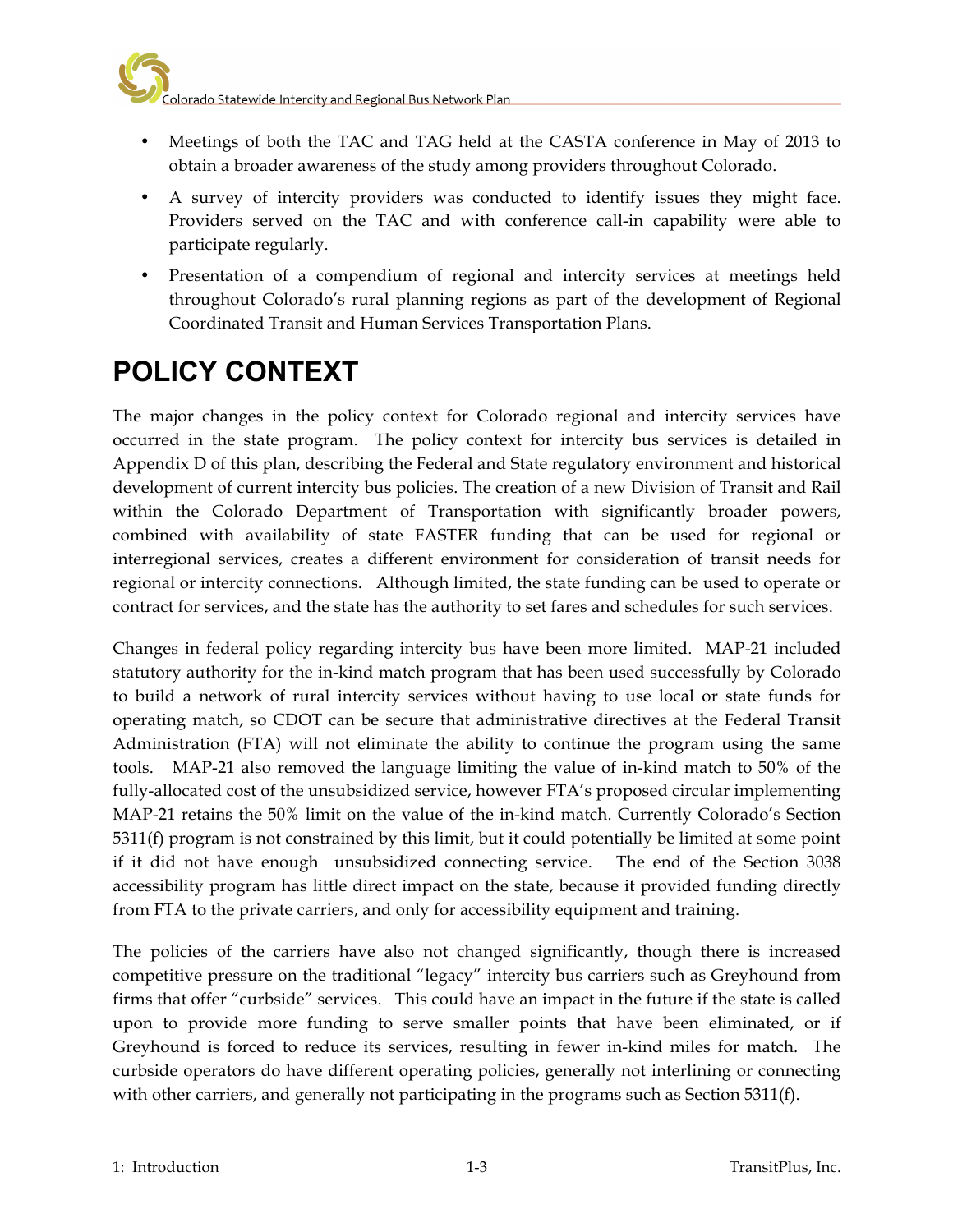# **STUDY APPROACH**

For this update, three related topics were included in a single study: updating the 2008 intercity and regional bus plan, developing an I-70 corridor plan, and developing a plan for Interregional Express bus services. The base data for service and analysis of need was shared, although different approaches were required for each service type. The reader will find the analysis of need for intercity and regional services in Chapter 3, while detailed demand estimation for Interregional Express services oriented to commuters is in Appendix C. Additional demand analysis for the I-70 corridor services is in Appendix A.

This comprehensive approach also fostered the ability to take a holistic approach to policy questions. For example, the discussion of how allowing the use of FASTER funds for operations would impact both the availability of capital and providing various regional services across the State. Another example is in how performance measures can be used for each type of service, and the different values that might be appropriate for intercity and the various types of regional services. This update emphasizes the analysis of network performance for intercity and regional services and recommends establishing performance measures and using data in finetuning the network over time.

Most importantly, the use of FASTER funds for operating services provides opportunities to move beyond the limited intercity services that could previously be funded and make strides forward in connecting Colorado's key activity centers to one another and to the rural residents of the state. This planning process provides several key products.

- An implementation plan for limited interregional express service in the I-25 and I-70 corridors, scheduled to begin by early 2015.
- A base plan for transit services in the I-70 corridor that will respond to the high volumes of traffic in the corridor. This plan identifies the levels of service that would respond to travel levels on peak and regular travel days in winter and summer, the vehicle requirements and costs of operating the service, and the infrastructure and parking requirements. It identifies the steps necessary to develop the services, including evaluating the options for meeting parking requirements, developing customer information materials and applications, and obtaining financing for the comprehensive plan.
- Details of a network of essential services that would connect the rural communities of Colorado to the cities to which residents need to travel to obtain services (medical, shopping, governmental) or connect to other travel modes.

These products, along with the rest of the *Network Plan*, provide CDOT with the tools necessary to: